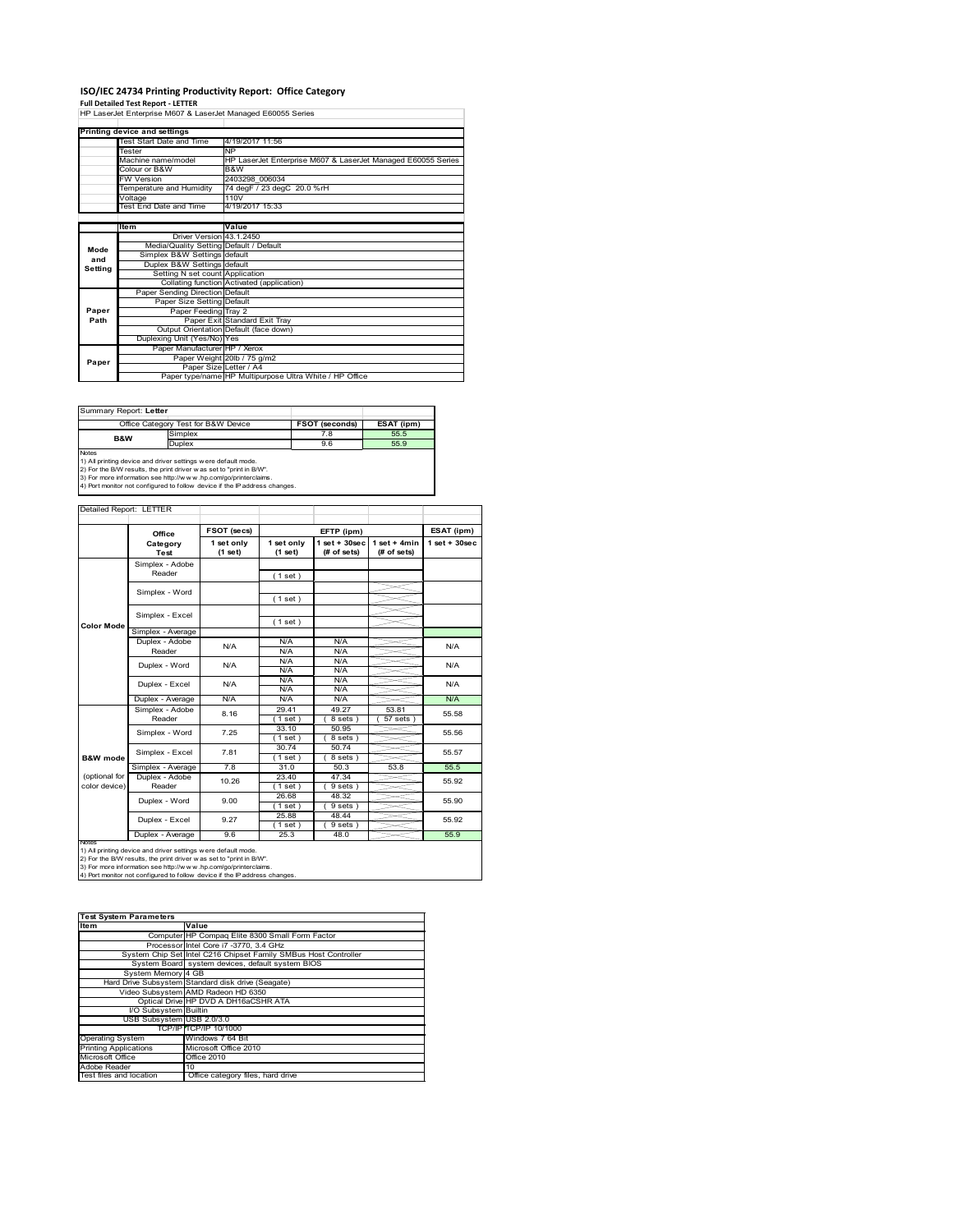### **ISO/IEC 24734 Printing Productivity Report: Office Category**

**Full Detailed Test Report ‐ A4** HP LaserJet Enterprise M607 & LaserJet Managed E60055 Series Test Start Date and Time 4/19/2017 11:56 Tester NP Machine name/model HP LaserJet Enterprise M607 & LaserJet Managed E60055 Series Colour or B&W B&W Fester<br>Fester and and and and an annual MP<br>Colour of B&W<br>Colour of B&W<br>FW Version 2403298 006034 T4 degF / 23 degC 20.0 %rH Voltage 110V Test End Date and Time 4/19/2017 15:33 **Value**<br>1.2. Driver Version 43 Driver Version 43.1.2450 Media/Quality Setting Default / Default Simplex B&W Settings default Duplex B&W Settings default Setting N set count Application<br>Collating function Activated (a ...<br>ctivated (application)<br>efault ding Direction Paper Size Setting Default Paper Feeding Tray 2 Paper Exit Standard Exit Tray Output Orientation Default (face down) Duplexing Unit (Yes/No) Yes Paper Manufacturer HP / Xerox Paper Weight 20lb / 75 g/m2 Paper Size Letter / A4 Paper type/name HP Multipurpose Ultra White / HP Office **Printing device and settings Mode and Setting Paper Path Paper**

| Summary Report: A4 |                                     |                       |            |
|--------------------|-------------------------------------|-----------------------|------------|
|                    | Office Category Test for B&W Device | <b>FSOT (seconds)</b> | ESAT (ipm) |
| <b>B&amp;W</b>     | Simplex                             | 8.3                   | 52.9       |
|                    | <b>Duplex</b>                       | 9.8                   | 53.5       |
| Notes              |                                     |                       |            |

Notes<br>1) All printing device and driver settings were default mode.<br>2) For the B/W results, the print driver was set to "print in B/W".<br>3) For more information see http://www.hp.com/go/printerclaims.<br>4) Por more informatio

| Detailed Report: A4            |                           |                       |                       |                                   |                                 |                    |
|--------------------------------|---------------------------|-----------------------|-----------------------|-----------------------------------|---------------------------------|--------------------|
|                                | Office                    | FSOT (secs)           |                       | EFTP (ipm)                        |                                 | ESAT (ipm)         |
|                                | Category<br><b>Test</b>   | 1 set only<br>(1 set) | 1 set only<br>(1 set) | $1$ set + $30$ sec<br>(# of sets) | $1$ set + 4min<br>(# of sets)   | $1$ set + $30$ sec |
|                                | Simplex - Adobe<br>Reader |                       | (1 set)               |                                   |                                 |                    |
|                                | Simplex - Word            |                       | (1 set)               |                                   |                                 |                    |
| Colour                         | Simplex - Excel           |                       |                       |                                   |                                 |                    |
| Mode                           | Simplex - Average         |                       | (1 set)               |                                   |                                 |                    |
|                                | Duplex - Adobe<br>Reader  | N/A                   | N/A<br>N/A            | N/A<br>N/A                        |                                 | N/A                |
|                                | Duplex - Word             | N/A                   | N/A<br>N/A            | N/A<br>N/A                        |                                 | N/A                |
|                                | Duplex - Excel            | N/A                   | N/A<br>N/A            | N/A<br>N/A                        |                                 | N/A                |
|                                | Duplex - Average          | N/A                   | N/A                   | N/A                               |                                 | N/A                |
|                                | Simplex - Adobe<br>Reader | 8.84                  | 27.17<br>$1$ set)     | 47.28<br>8 sets)                  | 51.29<br>$\overline{54}$ sets ) | 52.98              |
|                                | Simplex - Word            | 8.02                  | 29.92<br>$1$ set)     | 48.31<br>8 sets)                  |                                 | 52.98              |
| <b>B&amp;W</b> mode            | Simplex - Excel           | 8.01                  | 29.96<br>$1$ set)     | 48.25<br>8 sets)                  |                                 | 52.95              |
|                                | Simplex - Average         | 8.3                   | 29.0                  | 47.9                              | 51.2                            | 52.9               |
| (optional for<br>color device) | Duplex - Adobe<br>Reader  | 10.35                 | 23.18<br>$1$ set)     | 44.28<br>8 sets)                  |                                 | 53.56              |
|                                | Duplex - Word             | 9.42                  | 25.46<br>$1$ set)     | 45.20<br>8 sets)                  |                                 | 53.54              |
|                                | Duplex - Excel            | 9.50                  | 25.26<br>$1$ set)     | 45.30<br>8 sets)                  |                                 | 53.52              |
|                                | Duplex - Average          | 9.8                   | 24.6                  | 44.9                              |                                 | 53.5               |

notrest<br>1) All printing device and driver settings were default mode.<br>2) For the B/W results, the print driver was set to "print in B/W".<br>3) For more information see http://www.hp.com/go/printerclaims.<br>4) Por more informat

| <b>Test System Parameters</b> |                                                                 |  |  |  |  |
|-------------------------------|-----------------------------------------------------------------|--|--|--|--|
| ltem                          | Value                                                           |  |  |  |  |
|                               | Computer HP Compaq Elite 8300 Small Form Factor                 |  |  |  |  |
|                               | Processor Intel Core i7 -3770, 3.4 GHz                          |  |  |  |  |
|                               | System Chip Set Intel C216 Chipset Family SMBus Host Controller |  |  |  |  |
|                               | System Board system devices, default system BIOS                |  |  |  |  |
| System Memory 4 GB            |                                                                 |  |  |  |  |
|                               | Hard Drive Subsystem Standard disk drive (Seagate)              |  |  |  |  |
|                               | Video Subsystem AMD Radeon HD 6350                              |  |  |  |  |
|                               | Optical Drive HP DVD A DH16aCSHR ATA                            |  |  |  |  |
| I/O Subsystem Builtin         |                                                                 |  |  |  |  |
| USB Subsystem USB 2.0/3.0     |                                                                 |  |  |  |  |
|                               | TCP/IPITCP/IP 10/1000                                           |  |  |  |  |
| <b>Operating System</b>       | Windows 7 64 Bit                                                |  |  |  |  |
| <b>Printing Applications</b>  | Microsoft Office 2010                                           |  |  |  |  |
| Microsoft Office              | Office 2010                                                     |  |  |  |  |
| Adobe Reader                  | 10                                                              |  |  |  |  |
| Test files and location       | Office category files, hard drive                               |  |  |  |  |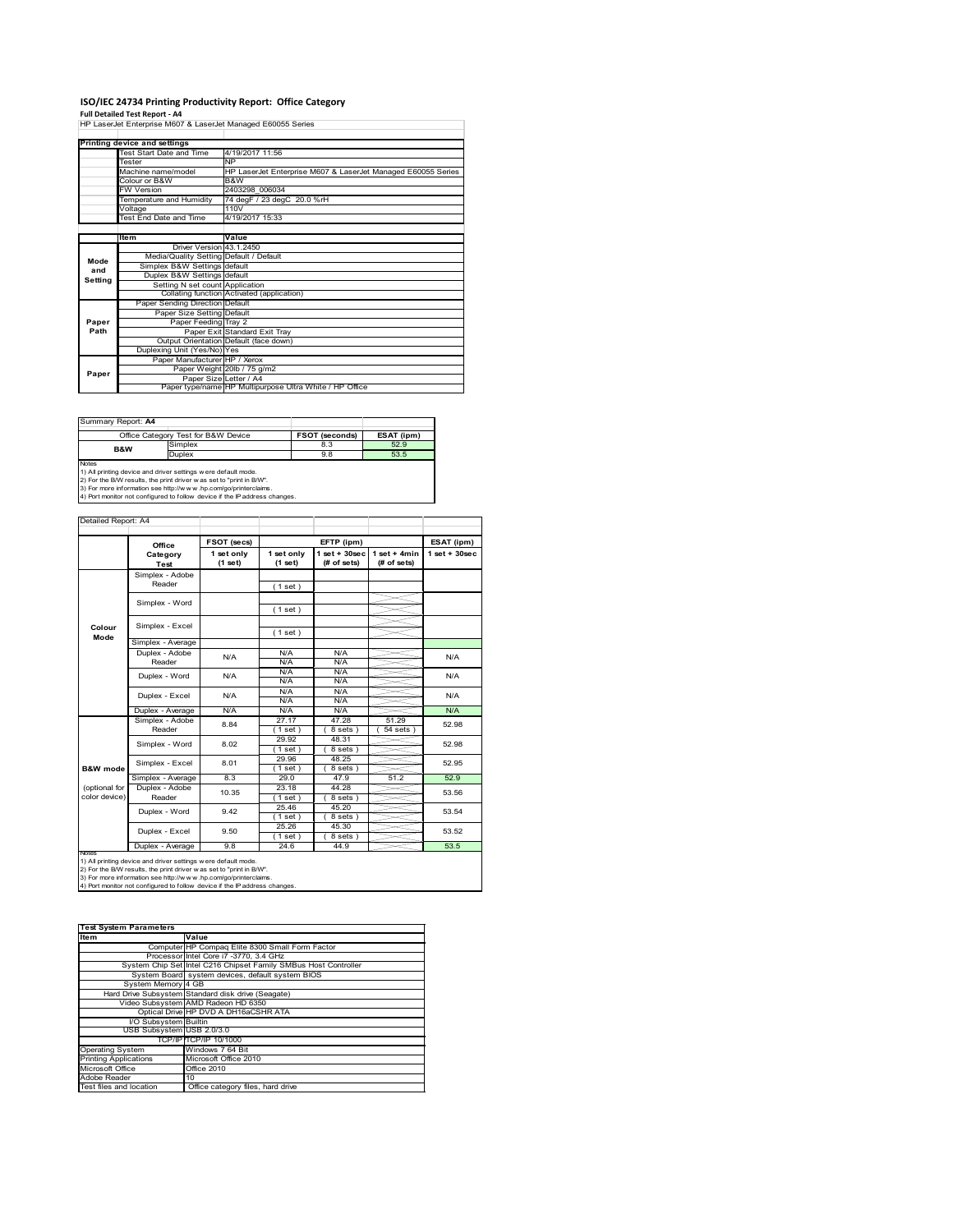# **ISO/IEC 24734 Printing Productivity Report: Office Category Feature Performance Full Report ‐ Office Feature Performance Test** HP LaserJet Enterprise M607 & LaserJet Managed E60055 Series

|         | Printing device and settings            |                                                              |
|---------|-----------------------------------------|--------------------------------------------------------------|
|         | Test Start Date and Time                | 4/19/2017 11:56                                              |
|         | Tester                                  | <b>NP</b>                                                    |
|         | Machine name/model                      | HP LaserJet Enterprise M607 & LaserJet Managed E60055 Series |
|         | Colour or B&W                           | B&W                                                          |
|         | <b>FW Version</b>                       | 2403298 006034                                               |
|         | Temperature and Humidity                | 74 degF / 23 degC 20.0 %rH                                   |
|         | Voltage                                 | 110V                                                         |
|         | <b>Test End Date and Time</b>           | 4/19/2017 15:33                                              |
|         |                                         |                                                              |
|         | Item                                    | Value                                                        |
|         | Driver Version 43.1.2450                |                                                              |
| Mode    | Media/Quality Setting Default / Default |                                                              |
| and     | Simplex B&W Settings default            |                                                              |
| Setting | Duplex B&W Settings default             |                                                              |
|         | Setting N set count Application         |                                                              |
|         |                                         | Collating function Activated (application)                   |
|         | Paper Sending Direction Default         |                                                              |
|         | Paper Size Setting Default              |                                                              |
| Paper   | Paper Feeding Tray 2                    |                                                              |
| Path    |                                         | Paper Exit Standard Exit Tray                                |
|         |                                         | Output Orientation Default (face down)                       |
|         | Duplexing Unit (Yes/No) Yes             |                                                              |
|         | Paper Manufacturer HP / Xerox           |                                                              |
| Paper   |                                         | Paper Weight 20lb / 75 g/m2                                  |
|         | Paper Size Letter / A4                  |                                                              |
|         |                                         | Paper type/name HP Multipurpose Ultra White / HP Office      |

| <b>ISO Print Productivity Report: Feature Performance Test Summary</b>                                                                                                                                       |         |                               |                                      |  |  |  |
|--------------------------------------------------------------------------------------------------------------------------------------------------------------------------------------------------------------|---------|-------------------------------|--------------------------------------|--|--|--|
|                                                                                                                                                                                                              |         |                               |                                      |  |  |  |
| <b>Printing Modes</b>                                                                                                                                                                                        |         |                               | A5 and Legal                         |  |  |  |
| (Feature Adobe Reader - Office test file)                                                                                                                                                                    |         | FSOT (base)<br>FSOT (feature) | <b>ESAT (feature)</b><br>ESAT (base) |  |  |  |
| A5 Landscape Feed - Colour                                                                                                                                                                                   | Simplex |                               |                                      |  |  |  |
| <b>A5 Portrait Feed - Colour</b>                                                                                                                                                                             | Simplex |                               |                                      |  |  |  |
| Legal - Colour                                                                                                                                                                                               | Simplex |                               |                                      |  |  |  |
| Legal - Colour                                                                                                                                                                                               | Duplex  |                               |                                      |  |  |  |
| A5 Landscape Feed - B/W                                                                                                                                                                                      | Simplex | 134%                          | 152%                                 |  |  |  |
| <b>A5 Portrait Feed - B/W</b>                                                                                                                                                                                | Simplex | 70%                           | 56%                                  |  |  |  |
| Legal - B/W                                                                                                                                                                                                  | Simplex |                               |                                      |  |  |  |
| Legal - B/W                                                                                                                                                                                                  | Duplex  |                               |                                      |  |  |  |
| Notes<br>1) All printing device and driver settings were default mode.<br>2) Test conducted with 8-paper Office Feature Performance file.<br>3) For more information see http://www.hp.com/go/printerclaims. |         |                               |                                      |  |  |  |

2) Test conducted with 8-paper Office Feature Performance file.<br>3) For more information see http://w w w .hp.com/go/printerclaims.<br>4) Port monitor not configured to follow device if the IP address changes.

| Feature Performance Full Report - Feature Printing Mode: 'Office' Feature Performance Test                                                                                                                                                                                                |                              |                     |                            |                                 |                                         |                                      |
|-------------------------------------------------------------------------------------------------------------------------------------------------------------------------------------------------------------------------------------------------------------------------------------------|------------------------------|---------------------|----------------------------|---------------------------------|-----------------------------------------|--------------------------------------|
| <b>Printing Modes</b><br><b>Feature Adobe Reader - Office</b>                                                                                                                                                                                                                             | <b>Base Printing</b><br>Mode |                     | <b>Feature Performance</b> |                                 |                                         |                                      |
| test file (8-page)                                                                                                                                                                                                                                                                        |                              |                     | A5 and Legal               |                                 |                                         |                                      |
|                                                                                                                                                                                                                                                                                           | <b>FSOT</b><br><b>Base</b>   | <b>ESAT</b><br>Base | 1 set<br>FSOT (secs)       | $1$ set $+30$ sec<br>ESAT (ipm) | FSOT (base)<br><b>FSOT</b><br>(feature) | <b>ESAT (feature)</b><br>ESAT (base) |
| Simplex A5 Landscape Feed - Colour                                                                                                                                                                                                                                                        |                              |                     |                            |                                 |                                         |                                      |
| Simplex A5 Portrait Feed - Colour                                                                                                                                                                                                                                                         |                              |                     |                            |                                 |                                         |                                      |
| Legal Simplex - Colour                                                                                                                                                                                                                                                                    |                              |                     |                            |                                 |                                         |                                      |
| Legal Duplex - Colour                                                                                                                                                                                                                                                                     |                              |                     |                            |                                 |                                         |                                      |
| Simplex A5 Landscape Feed - B/W                                                                                                                                                                                                                                                           | 13.63                        | 52.97               | 10.2 <sub>2</sub>          | 80.8                            | 134%                                    | 152%                                 |
| Simplex A5 Portrait Feed - B/W                                                                                                                                                                                                                                                            | 13.63                        | 52.97               | 19.73                      | 30.0                            | 70%                                     | 56%                                  |
| Legal Simplex - B/W                                                                                                                                                                                                                                                                       | 13.63                        | 52.97               |                            |                                 |                                         |                                      |
| Legal Duplex - B/W                                                                                                                                                                                                                                                                        | 13.63                        | 52.97               |                            |                                 |                                         |                                      |
| Notes<br>1) All printing device and driver settings were default mode.<br>2) Test conducted with 8-paper Office Feature Performance file<br>3) For more information see http://www.hp.com/go/printerclaims.<br>4) Port monitor not configured to follow device if the IP address changes. |                              |                     |                            |                                 |                                         |                                      |

|        | <b>Test System Parameters</b> |                                                                 |  |  |  |  |
|--------|-------------------------------|-----------------------------------------------------------------|--|--|--|--|
|        | Item<br>Value                 |                                                                 |  |  |  |  |
|        |                               | Computer HP Compaq Elite 8300 Small Form Factor                 |  |  |  |  |
|        |                               | Processor Intel Core i7 -3770, 3.4 GHz                          |  |  |  |  |
|        |                               | System Chip Set Intel C216 Chipset Family SMBus Host Controller |  |  |  |  |
|        |                               | System Board system devices, default system BIOS                |  |  |  |  |
| Test   | System Memory 4 GB            |                                                                 |  |  |  |  |
| System |                               | Hard Drive Subsystem Standard disk drive (Seagate)              |  |  |  |  |
|        |                               | Video Subsystem AMD Radeon HD 6350                              |  |  |  |  |
|        |                               | Optical Drive HP DVD A DH16aCSHR ATA                            |  |  |  |  |
|        | I/O Subsystem Builtin         |                                                                 |  |  |  |  |
|        | USB Subsystem USB 2.0/3.0     |                                                                 |  |  |  |  |
| I/O    |                               | TCP/IP TCP/IP 10/1000                                           |  |  |  |  |
|        | <b>Operating System</b>       | Windows 7 64 Bit                                                |  |  |  |  |
|        | <b>Printing Applications</b>  | Microsoft Office 2010                                           |  |  |  |  |
|        | Software Microsoft Office     | <b>Office 2010</b>                                              |  |  |  |  |
|        | Adobe Reader                  | 10                                                              |  |  |  |  |
|        | Test files and location       | Office category files, hard drive                               |  |  |  |  |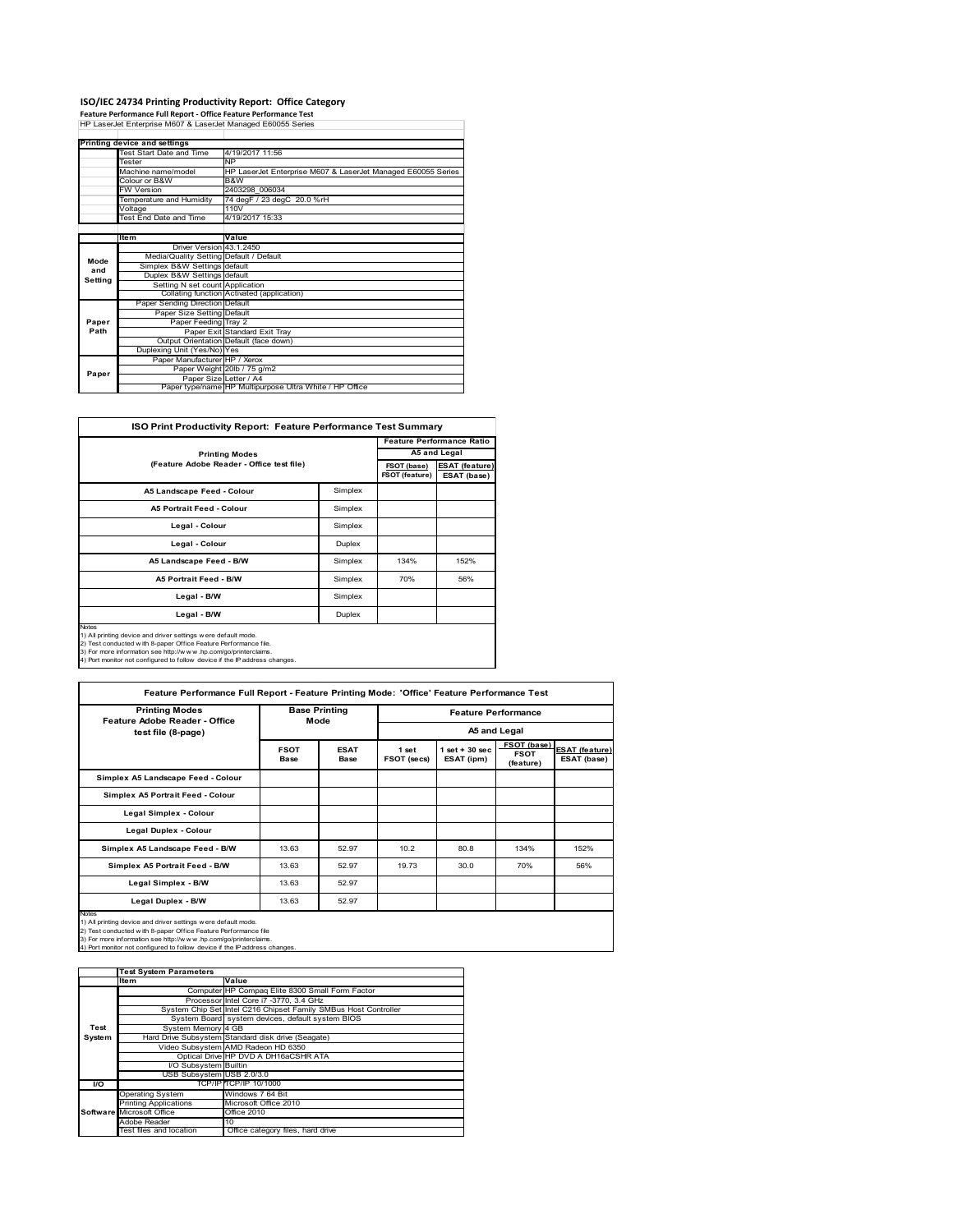## **ISO/IEC 17629 First Print Out Time Report: Office Category**

**Full Detailed Test Report ‐ LETTER** HP LaserJet Enterprise M607 & LaserJet Managed E60055 Series

|            | Printing device and settings               |                                                     |  |  |  |  |
|------------|--------------------------------------------|-----------------------------------------------------|--|--|--|--|
|            | Test Start Date and Time                   | 4/19/2017 11:56                                     |  |  |  |  |
|            | Tester                                     | <b>NP</b>                                           |  |  |  |  |
|            | Machine name/model                         | HP LaserJet Enterprise M607 & LaserJet Managed E600 |  |  |  |  |
|            | Colour or B&W                              | B&W                                                 |  |  |  |  |
|            | <b>FW Version</b>                          | 2403298 006034                                      |  |  |  |  |
|            | Configuration (options)                    | Default                                             |  |  |  |  |
|            | Controller                                 | 4.119                                               |  |  |  |  |
|            | Printing device page count                 | Not Specified                                       |  |  |  |  |
|            | Printing supplies page count Not Specified |                                                     |  |  |  |  |
|            | Temperature and Humidity                   | 74 degF / 23 degC 20.0 %rH                          |  |  |  |  |
|            | Voltage                                    | 110V                                                |  |  |  |  |
|            | Test End Date and Time                     | 4/19/2017 15:33                                     |  |  |  |  |
|            |                                            |                                                     |  |  |  |  |
|            | <b>Item</b>                                | Value                                               |  |  |  |  |
| Mode       | PDL and driver version                     | 43.1.2450                                           |  |  |  |  |
| and        | Print Quality mode                         | default                                             |  |  |  |  |
| Setting    | <b>B&amp;W</b> settings                    | default                                             |  |  |  |  |
|            | Paper feed orientation                     | Short Edge                                          |  |  |  |  |
| Paper      | Paper type setting                         | default                                             |  |  |  |  |
|            | Paper feeding                              | Standard cassette                                   |  |  |  |  |
|            | Paper exit                                 | Standard exit tray                                  |  |  |  |  |
| Paper Path | Output orientation                         | default (face up or face down)                      |  |  |  |  |

**ISO First Page Out Time Summary Report: Office Category**

**FPOT from Ready (seconds)**<br>Simplex 4.79 **Duplex**<br>Notes<br>1) All printing device and driver settings were default mode.<br>2) For the BM results, the print driver was set to "print in BM".<br>4) For more information see http://www.hp.com/golprinterclaims.<br>4) Port monitor Summary Report: **Letter B&W**

|                                                                 |                                                                                                                                                                                                                                                                                                                                                                                                              |                            | ISO First Page Out Time Report: Office Category |                              |                            |                   |             |
|-----------------------------------------------------------------|--------------------------------------------------------------------------------------------------------------------------------------------------------------------------------------------------------------------------------------------------------------------------------------------------------------------------------------------------------------------------------------------------------------|----------------------------|-------------------------------------------------|------------------------------|----------------------------|-------------------|-------------|
| <b>Detailed Report: LETTER</b>                                  |                                                                                                                                                                                                                                                                                                                                                                                                              | Word<br>(seconds)          | Excel<br>(seconds)                              | Adobe<br>Reader<br>(seconds) | Average<br>(seconds)       | <b>Delay Time</b> |             |
|                                                                 | FPOT from Ready - Simplex                                                                                                                                                                                                                                                                                                                                                                                    |                            |                                                 |                              |                            |                   |             |
| <b>Color Mode</b>                                               | FPOT from Ready - Duplex                                                                                                                                                                                                                                                                                                                                                                                     |                            |                                                 |                              |                            |                   |             |
|                                                                 | FPOT from Sleep - Simplex                                                                                                                                                                                                                                                                                                                                                                                    |                            |                                                 | N/A                          |                            |                   |             |
|                                                                 | Recovery Time                                                                                                                                                                                                                                                                                                                                                                                                |                            |                                                 |                              |                            |                   |             |
|                                                                 | FPOT from Off - Simplex                                                                                                                                                                                                                                                                                                                                                                                      |                            |                                                 |                              |                            |                   |             |
|                                                                 | Warm-up Time                                                                                                                                                                                                                                                                                                                                                                                                 |                            |                                                 |                              |                            |                   |             |
|                                                                 | FPOT from Ready - Simplex                                                                                                                                                                                                                                                                                                                                                                                    | 4.66                       | 4.68                                            | 5.02                         | 4.79                       | 21 Seconds        |             |
|                                                                 | FPOT from Ready - Duplex                                                                                                                                                                                                                                                                                                                                                                                     |                            |                                                 |                              |                            |                   |             |
| <b>B&amp;W Mode</b>                                             | FPOT from Sleep - Simplex                                                                                                                                                                                                                                                                                                                                                                                    |                            |                                                 | 11.61                        |                            | 105 Minutes       |             |
|                                                                 | Recovery Time                                                                                                                                                                                                                                                                                                                                                                                                |                            |                                                 | 66                           |                            |                   |             |
|                                                                 | FPOT from Off - Simplex                                                                                                                                                                                                                                                                                                                                                                                      |                            |                                                 | 160.17                       |                            |                   |             |
|                                                                 |                                                                                                                                                                                                                                                                                                                                                                                                              |                            |                                                 |                              |                            |                   |             |
|                                                                 | Warm-up Time                                                                                                                                                                                                                                                                                                                                                                                                 |                            |                                                 | 155.15                       |                            |                   |             |
|                                                                 | 1) All printing device and driver settings w ere default mode.<br>2) For the B/W results, the print driver w as set to "print in B/W".<br>3) For more information see http://www.hp.com/go/printerclaims.<br>4) Port monitor not configured to follow device if the IP address changes.<br>5) Page counts w ere collected after completion of the tests.<br>6) Details for FPOT from Sleep are show n below. |                            |                                                 |                              |                            |                   |             |
|                                                                 |                                                                                                                                                                                                                                                                                                                                                                                                              |                            |                                                 |                              |                            |                   |             |
| Notes<br><b>HP Data Table</b><br><b>Detailed Report: LETTER</b> |                                                                                                                                                                                                                                                                                                                                                                                                              | <b>FPOT Ava</b><br>(se cs) | FPOT (secs)<br>Iteration 1                      | FPOT (secs)<br>Iteration 2   | FPOT (secs)<br>Iteration 3 | Application       | Delay Time  |
|                                                                 | FPOT from Sleep                                                                                                                                                                                                                                                                                                                                                                                              | N/A                        | N/A                                             | N/A                          | N/A                        | Adobe Reader      |             |
| Color Mode                                                      | FPOT from Sleep (15 minutes)<br>HP/Non ISO Test                                                                                                                                                                                                                                                                                                                                                              | N/A                        | N/A                                             | N/A                          | N/A                        | Adobe Reader      |             |
| <b>B&amp;W Mode</b>                                             | FPOT from Sleep                                                                                                                                                                                                                                                                                                                                                                                              | 11.61                      | 11.54                                           | 11.67                        | N/A                        | Adobe Reader      | 105 Minutes |

1) All printing device and driver settings w ere default mode.<br>2) For the B/W results, the print driver w as set to "print in B/W".<br>3 DLP includes detailed iterations as data measurements may vary run to run.

|                                  | <b>Test System Parameters</b> |                                                       |  |  |  |
|----------------------------------|-------------------------------|-------------------------------------------------------|--|--|--|
|                                  | <b>Item</b>                   | Value                                                 |  |  |  |
|                                  | Computer                      | HP Compag Elite 8300 Small Form Factor                |  |  |  |
|                                  | Processor                     | Intel Core i7 -3770, 3.4 GHz                          |  |  |  |
|                                  | System Chip Set               | Intel C216 Chipset Family SMBus Host Controller       |  |  |  |
|                                  | System Board                  | system devices, default system BIOS                   |  |  |  |
| Test                             | <b>System Memory</b>          | 4 GB                                                  |  |  |  |
| System                           | Hard Drive Subsystem          | Standard disk drive (Seagate)                         |  |  |  |
|                                  | Video Subsystem               | AMD Radeon HD 6350                                    |  |  |  |
|                                  | Optical Drive                 | HP DVD A DH16aCSHR ATA                                |  |  |  |
|                                  | I/O Subsystem                 | <b>Builtin</b>                                        |  |  |  |
|                                  | <b>USB Subsystem</b>          | USB 2.0/3.0                                           |  |  |  |
| Printing<br>Device<br>Connection | TCP/IP                        | 10/1000                                               |  |  |  |
|                                  | <b>Operating System</b>       | Windows 7 Business/Ultimate, 64 bit, Build 7601, SP 1 |  |  |  |
|                                  | <b>Printing Applications</b>  | Microsoft Office 2010 SP2                             |  |  |  |
| Software                         |                               | Adobe Reader 10.1.4                                   |  |  |  |
|                                  | <b>Print Driver</b>           | 43.1.2450                                             |  |  |  |